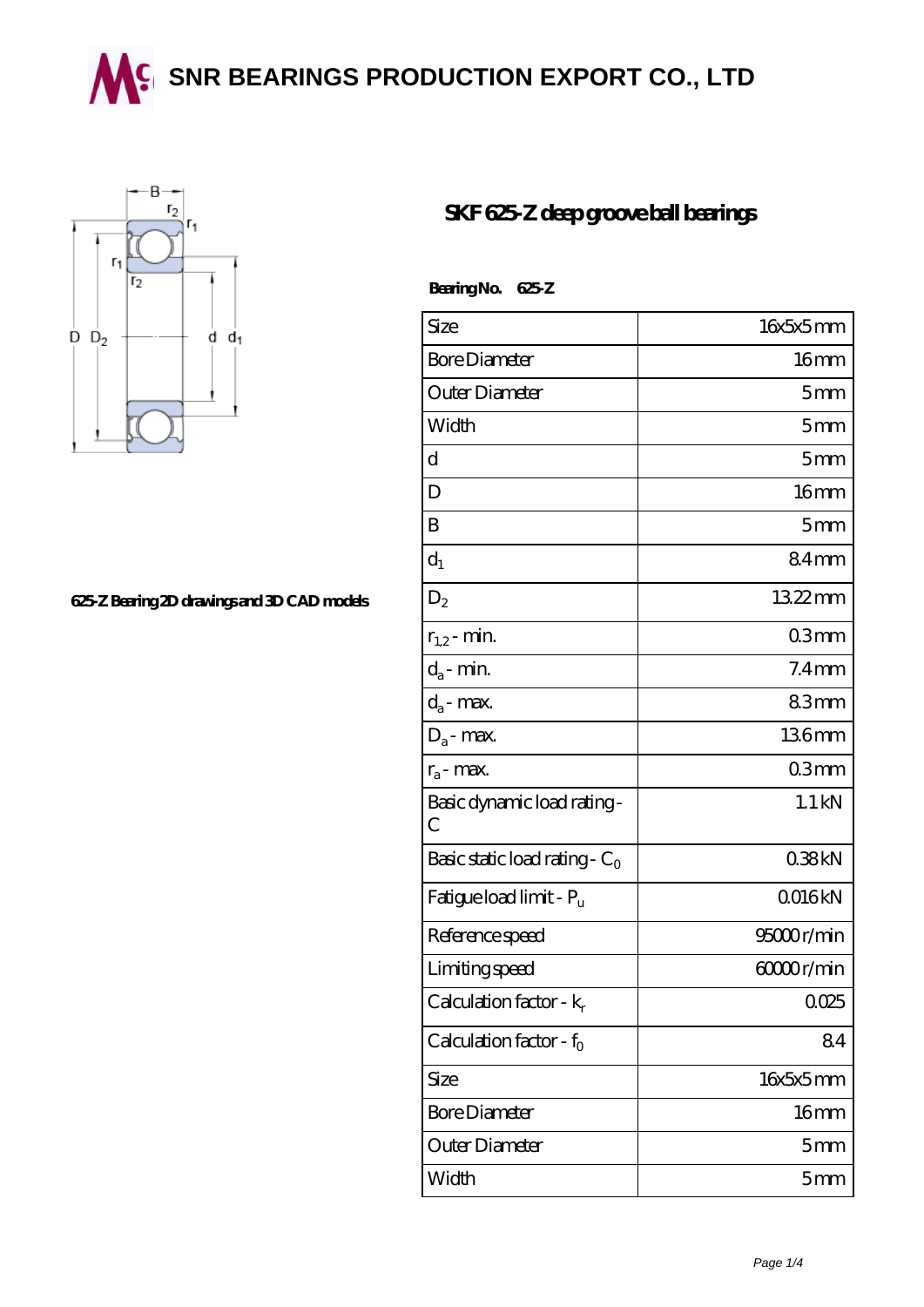

**M<sup>C</sup> [SNR BEARINGS PRODUCTION EXPORT CO., LTD](https://wqgit.com)** 

| d                                   | 5mm                      |
|-------------------------------------|--------------------------|
| D                                   | 16mm                     |
| B                                   | 5 <sub>mm</sub>          |
| $d_1$                               | 84mm                     |
| $D_2$                               | 1322mm                   |
| $r_{1,2}$ - min.                    | 03mm                     |
| $d_a$ - min.                        | $7.4$ mm                 |
| $d_a$ - max.                        | 83mm                     |
| $D_a$ - max.                        | 136mm                    |
| $r_a$ - max.                        | 03mm                     |
| Basic dynamic load rating -<br>C    | $1.1$ kN                 |
| Basic static load rating - $C_0$    | 038kN                    |
| Fatigue load limit - P <sub>u</sub> | Q016kN                   |
| Reference speed                     | 95000r/min               |
| Limiting speed                      | 60000r/min               |
| Calculation factor - $k_r$          | 0025                     |
| Calculation factor - $f_0$          | 84                       |
| Category                            | Single Row Ball Bearings |
| Inventory                           | 0 <sup>0</sup>           |
| Manufacturer Name                   | <b>SKF</b>               |
| Minimum Buy Quantity                | N/A                      |
| Weight/Kilogram                     | 0007                     |
| Product Group                       | <b>BOO308</b>            |
| Enclosure                           | 1 Metal Shield           |
| Precision Class                     | ABEC 1   ISO PO          |
| Maximum Capacity / Filling<br>Slot  | No                       |
| Rolling Element                     | <b>Ball Bearing</b>      |
| Snap Ring                           | No                       |
| <b>Internal Special Features</b>    | No                       |
| Cage Material                       | <b>Steel</b>             |
|                                     |                          |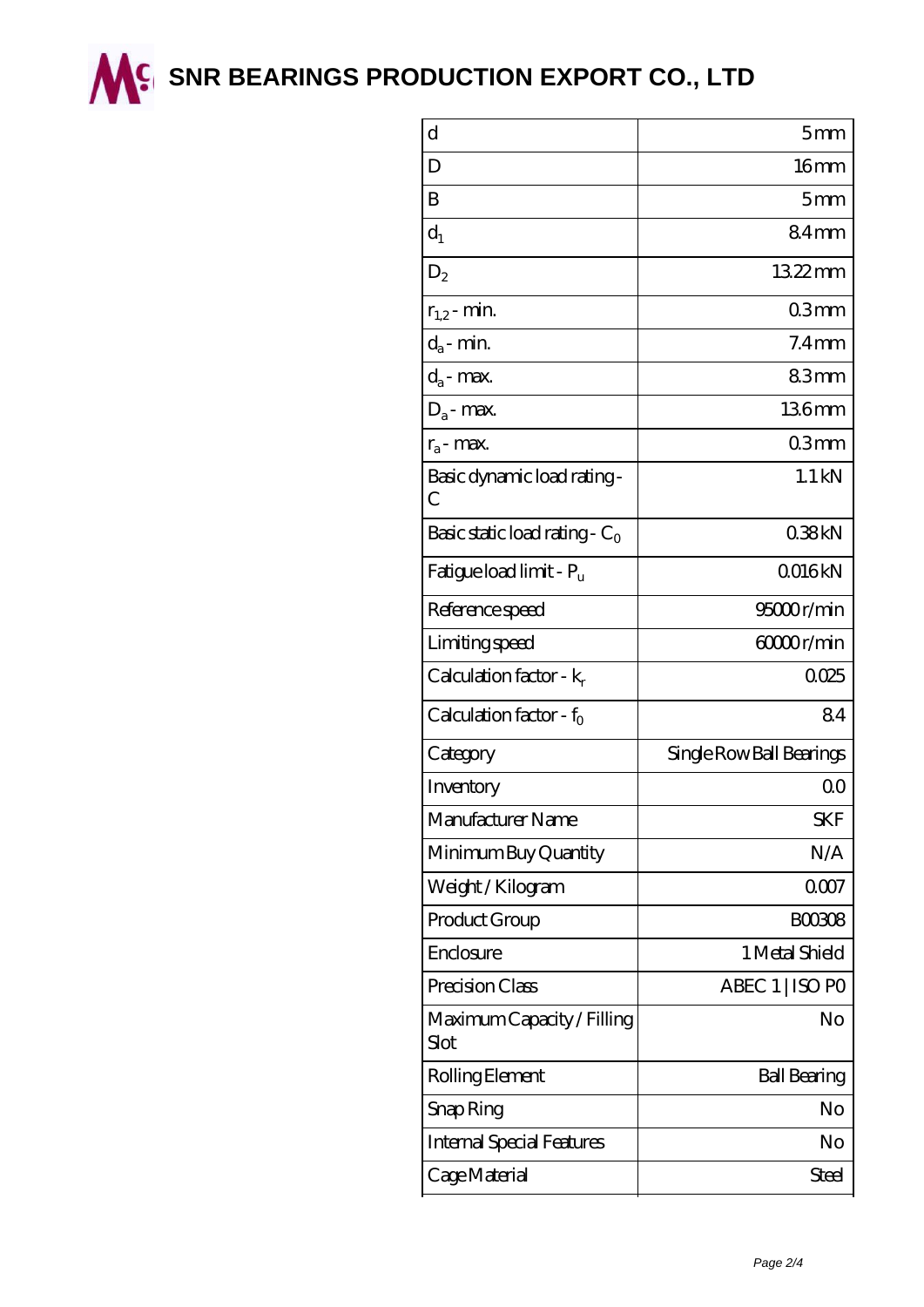

**M<sup>C</sup> [SNR BEARINGS PRODUCTION EXPORT CO., LTD](https://wqgit.com)** 

| Internal Clearance       | CO-Medium                                                                                                                                                                                                                     |
|--------------------------|-------------------------------------------------------------------------------------------------------------------------------------------------------------------------------------------------------------------------------|
| Inch - Metric            | Metric                                                                                                                                                                                                                        |
| Long Description         | 5MM Bore; 16MM Outside<br>Diameter; 5MM Outer Race<br>Width; 1 Metal Shield; Ball<br>Bearing, ABEC 1   ISO PO,<br>No Filling Slot; No Snap<br>Ring, No Internal Special<br>Features; CO Medium<br>Internal Clearance; Steel C |
| Other Features           | Deep Groove                                                                                                                                                                                                                   |
| Category                 | Single Row Ball Bearing                                                                                                                                                                                                       |
| <b>UNSPSC</b>            | 31171504                                                                                                                                                                                                                      |
| Harmonized Tariff Code   | 8482105068                                                                                                                                                                                                                    |
| Noun                     | Bearing                                                                                                                                                                                                                       |
| Keyword String           | Ball                                                                                                                                                                                                                          |
| Manufacturer URL         | http://www.skf.com                                                                                                                                                                                                            |
| Manufacturer Item Number | 625Z                                                                                                                                                                                                                          |
| Weight/LBS               | 0016                                                                                                                                                                                                                          |
| Bore                     | 0.197 Inch   5 Millimeter                                                                                                                                                                                                     |
| Outside Diameter         | 063Inch   16 Millimeter                                                                                                                                                                                                       |
| Inner Race Width         | OInch   OMillimeter                                                                                                                                                                                                           |
| Outer Race Width         | Q 197 Inch   5 Millimeter                                                                                                                                                                                                     |
| bore diameter:           | 5mm                                                                                                                                                                                                                           |
| static load capacity.    | 038kN                                                                                                                                                                                                                         |
| outside diameter:        | 16 <sub>mm</sub>                                                                                                                                                                                                              |
| precision rating         | ABEC $3$ (ISO Class 6)                                                                                                                                                                                                        |
| overall width:           | 5mm                                                                                                                                                                                                                           |
| finish/coating           | Uncoated                                                                                                                                                                                                                      |
| bore type:               | Round                                                                                                                                                                                                                         |
| cage material:           | Steel                                                                                                                                                                                                                         |
| closure type:            | Single Shield                                                                                                                                                                                                                 |
| outer ring width:        | 5 <sub>mm</sub>                                                                                                                                                                                                               |
| rowtype & fill slot:     | Single Row Non-Fill Slot                                                                                                                                                                                                      |
|                          |                                                                                                                                                                                                                               |